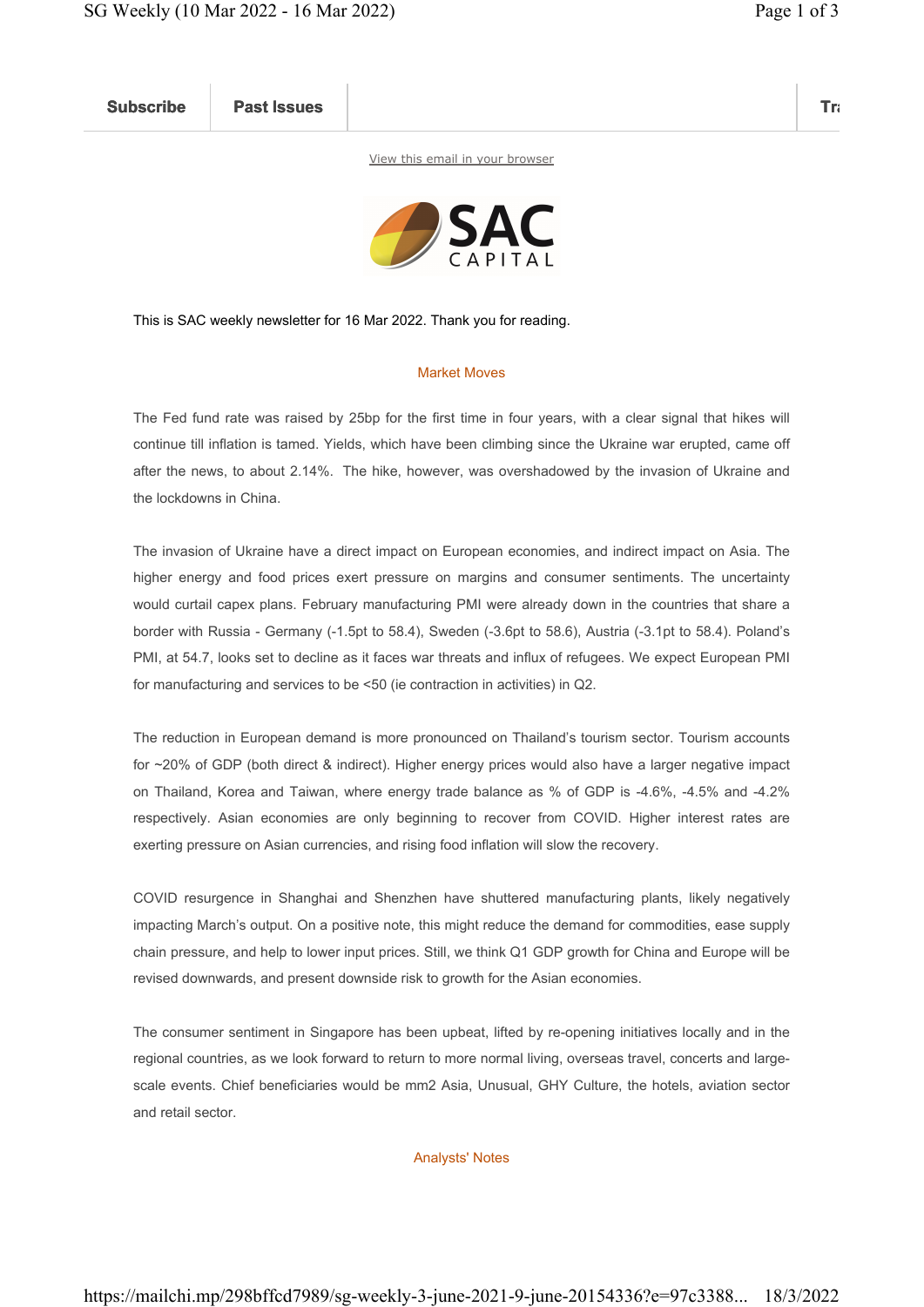Marco Polo Marine | will be codeveloping 2 new SOVs with Seatech Solutions International to be deployed in offshore windfarm market. SOV accommodates windfarm technicians at the sea which provide greater convenience and a lower cost solution to maintain offshore wind turbines. Global Wind Energy Council forecasted Asia market to install ~100GW of offshore wind capacity by 2030. Demand for SOV in Asia is expected to climb over the years as more offshore windfarms are commissioned. While conversion from other type of vessels is possible, it is limited by vessel age and lower emission requirements. Currently, there are ~22 SOVs globally. The new development of SOV is timely for Marco Polo to capture the huge market to come. (Lim Shu Rong)

Ascott Residence Trust | ART is looking to acquire 5 longer-stay assets (4 rental housing properties and 1 student accommodation) in Japan for JPY 10.4b (~S\$125.0m). The acquisition is expected to be DPS accretive at 1.7% on a FY21 pro forma basis and provide and average NOI yield of ~4.0%. The acquisition will be 100% debt funded and is expected to be completed by 1Q22 (student accommodation) and 2Q23 (rental housing properties). Based on current capital structure, post-gearing will be at 38.3%.

Since 2021, ART has invested ~S\$950m in longer-stay assets. ART has invested in 11 longer-stay assets (3 rental housing and 8 student accommodation) in 2021 alone and these latest acquisitions are expected to increase the weightage of longer-stay properties in its portfolio to 17%. ART is planning to increase longer-stay assets in its overall portfolio to 25% - 30% in the medium term.

COVID has caused severe disruption to the hospitality sector and has continued to pose a challenge amid emergence of variants and travel restrictions. We believe that these longer-stay assets will provide income stability while the hospitality sector continues its path of recovery from the pandemic. ART is currently trading at 4.2% dividend yield and 0.9x P/B. (Lam Wang Kwan)

**SLB** | Tied up with Weave Living to acquire 17 shophouses in Jalan Sultan and convert into co-living space for S\$74.8m. We believe these assets could be injected into a fund managed by 32 Real Estate Pte Ltd (32RE), in which SLB holds a 33% stake. Prior to this, SLB (via 32RE) and Weave has a S\$150m JV to invest in co-living spaces in Singapore.

All residential projects are fully sold and we estimate ~S\$190m to be received in 2022/23. SLB looks to build recurring revenue from rental (Thye Hong Centre at cap rate of 4.4%) and fee income. The latter could be via direct JV with external funds (5% stake in RMIT Bourke Street Centre), equity stake on platforms (20% stake in UK-based Pinnacle Investment Management Ltd), and investments in funds (£2m investment into a UK residential fund, Pinnacle Residential fund). SLB could be re-rated (P/B 0.6x currently) with as it adds a recurring and sustainable income stream and cashflow from fund management. (Peggy Mak)

## Company News

Silverlake | proposed to buy back 9.06% of the share cap for S\$80m or 242.4m shares at S\$0.33. Executive Chairman Goh Peng Ooi will not participate. If minority shareholders tender for the entire 242.4m, his stake will be raised from 68.6% to 75.4%, and free float will fall from 29.4% to 22.4%. At